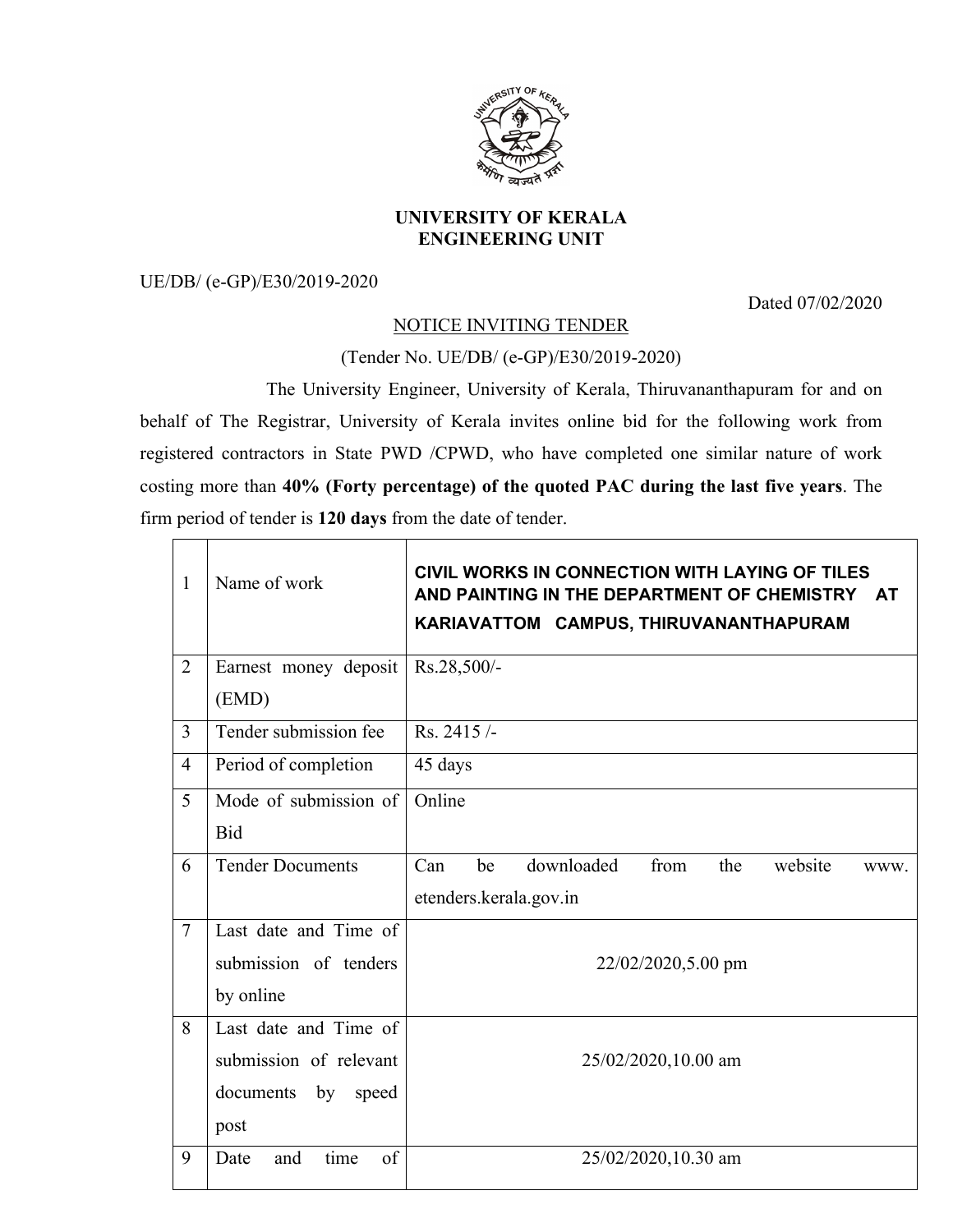| opening of tender   |                |
|---------------------|----------------|
| <b>Estimate PAC</b> | Rs 11,37,926/- |
|                     |                |

General tender documents and tender schedule can be downloaded in  $A<sub>4</sub>$  plain size paper free of cost from the website www.etenders.kerala.gov.in. **Duly filled up and signed tender schedule along with relevant documents should also be sent to the Registrar, University of Kerala Palayam Thiruvananthapuram, Pin-695034**, by speed post so as to reach before the date and time specified. The cover containing the documents should superscribe the name of work, tender number, and last date of submission of tender.

| S <sub>I.No</sub> | <b>Through online</b>            | <b>Through speed post</b>           |  |
|-------------------|----------------------------------|-------------------------------------|--|
|                   | Scanned copy of valid            | Copy of valid registration          |  |
|                   | registration, G.S.T certificate, | certificate, G.S.T certificate, PAN |  |
|                   | PAN certificate                  | attested by a gazetted officer      |  |
| $\overline{2}$    | Scanned copy of experience       | Copy of experience certificate      |  |
|                   | certificate                      | attested by a gazetted officer      |  |
| 3                 | Scanned copy of duly filled e-   | Duly filled e-payment requisition.  |  |
|                   | payment form                     |                                     |  |
| 4                 | Form of tender                   | Copy of Form of tender duly         |  |
|                   |                                  | signed by the contractor            |  |
| 5                 | Form 83                          | Copy of Form 83 duly signed by      |  |
|                   |                                  | the contractor                      |  |
|                   | e-Tender conditions              | Copy of e-Tender conditions duly    |  |
| 6                 |                                  | signed by the contractor            |  |

Documents to be submitted along with bid through online/ speed post.

The bids shall be opened at the date and time specified. Further details can be had from the office on the undersigned on all working days during working hours. The bidders are advised to submit their bid well in advance to avoid any kind of network issues. If relevant documents through speed post are not submitted with in time, the tenders will not be considered. The selected contractors have to produce tax invoice at the time of presenting the bill.

The undersigned reserves the right to reject any or all the tenders without assigning any reason whatsoever.